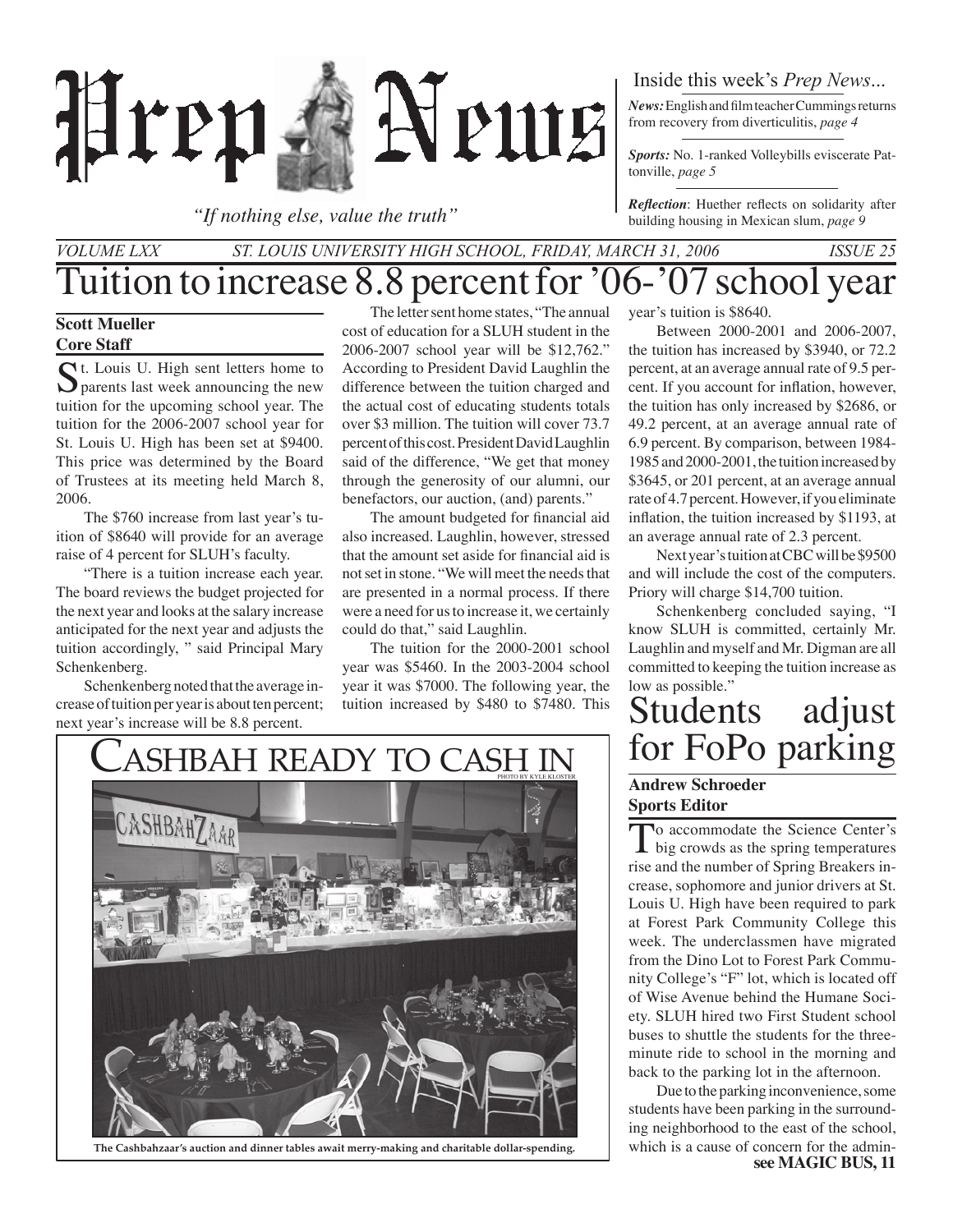

## **2** Mews March 31, 2006 Physics, Bio to remain six period

#### **Andrew Mueth Core Staff**

After much deliberation and discus-<br>
Sion, the administration and the science department have agreed to have AP Biology and AP Physics remain scheduled as six-period classes, but with the sixth lab period as an option for individual teachers. AP Biology will have August study sessions to cover the first few chapters of the book and meet only five times a week, turning down the option of a sixth period. AP Physics will continue to use the sixth period every week

While the classes will stay scheduled for six periods, Principal Mary Schenkenberg explained, "the individual teacher can decide how he wants to use that time for the six periods, whether he wants to use all six. Some of the students are free the seventh period, and if (the teacher) wants to meet with them the seventh period he can, but it can't be mandatory."

AP Biology teacher Steve Kuensting and

AP Physics teacher Paul Baudendistel plan to use the sixth period very differently.

Kuensting plans to hold summer study sessions to cover the introductory chapters of AP Biology, chapters he said the students should have no trouble with.

"The AP Bio students will study the introduction to the book—which is a piece of cake—chemistry and ecology, since they've had chemistry, and they had a good introduction to ecology freshman year. They can study that, I'll test them on the first day, and we move on, and we don't ever cover that stuff during the year, and that will give us a head start. These double period and triple period things are ridiculous," he commented, saying also that he plans to meet only five times a week, though the class is scheduled to meet six times weekly.

Schenkenberg commented on Kuensting's plan, "He's interested in trying (the summer review sessions), and that would be something that's up to him. ... It would be part of his course, if the students want to take the class for AP credit."

 Baudendistel, on the other hand, said that his classes will continue to "meet at least six times per week."

Science department chairman Eric LaBoube is happy to have reached an agreement, saying that the whole department is "all kind of tired of it, … and we're all a little frustrated by it, and we're all suspicious that these AP scores are more important than they ought to be."

"It was decided to keep the AP for now," LaBoube continued. "I would suspect we will investigate going to another semester," meaning teach the class as "Advanced" Physics or Biology during freshman, sophomore, or junior years and then offer an AP option for one semester senior year, "if the administration doesn't want to give them the seventh period."

 The referenced added semester would be much like the current AP Chemistry program, in which students take Advanced Chemistry their sophomore year and can choose to take AP Chemistry second semester senior

## **see AP, 10** Magic in the Making: Cashbah

### **Dan Everson Core Staff**

B askets have been prepared, volunteers<br>
Signed up, and supplies delivered. Cashbah 2006: Magic in the Making is ready to go.

Dedicated to the memory of former SLUH president Richard Bailey, S.J., who started the Cashbah tradition in 1969, the evening will kick off with a Mass in the student chapel at 4:30 p.m. tomorrow afternoon. Silent bidding begins at 5 p.m., followed by dinner at 6:30 p.m. The oral auction starts at 7:30, and the night will conclude with three raffle drawings, including the travel raffle.

Co-chairs Ann Rice and Debbie Wilhelm are at the head of 42 different committees that have worked very hard to help make this year's auction a success. In addition to the many parents on these committees, students, alumni, faculty, and administration continue to give their time and effort to the auction.

Some students have already contributed their time to set up for Cashbah. On Saturday night, freshman will perform their infamous duty of scraping plates for dishwashing.

The sophomore class will bus tables. The juniors are the waiters for the evening, and the seniors will assist with spotting for the oral auction. Other students will help with tabulations in the bank. In addition, members of the National Honor Society will help with the blackboard auctions. Finally, students will also help with clean-up on Sunday morning.

"(The students) are essential," Wilhelm commented. "There's no way we could get enough volunteers to serve all the tables, and clean up, and set up, and (do) everything else (without them)."

Faculty will help primarily by overseeing the students on Saturday night. Asst. Principal for Technological and Administrative Services Tom Becvar will help with oral auction tabulation, and math teacher George Mills will help with silent auction tabulation. Some faculty emeritus members will help sell drink tickets.

 The administration has also played a large role in Cashbah 2006. "The third floor, … we just couldn't do this without them," Wilhelm said. "They have helped from day one … finding sponsors and finding gifts. …

The third floor is very generous with their time."

"From name tags to helping coordinate volunteers, (the administration has helped out)," added Rice.

President David Laughlin is also a part of the third floor's generosity. In one oral auction prize, he and theology teachers Fr. Marco, S.J., and Matt Stewart will serenade ten lucky winners while serving a dinner catered by the Pasta House.

Sports memorabilia is plentiful at this year's auction. Some sports highlights include an authentic Cardinals jersey signed by National League Cy Young Award-winner Chris Carpenter, as well as a Rams football helmet signed by the entire 2006 team. 2001 NLRookie of the Year and 2005 Most Valuable Player Albert Pujols has also signed a Cards jersey that will be up for auction.

Many have already seen perhaps the biggest item up for auction on display on the upper field: a 2007 Toyota FJ Cruiser, donated by Newbold Toyota. The highest bidder on this prize will be one of the first in town to own such a vehicle.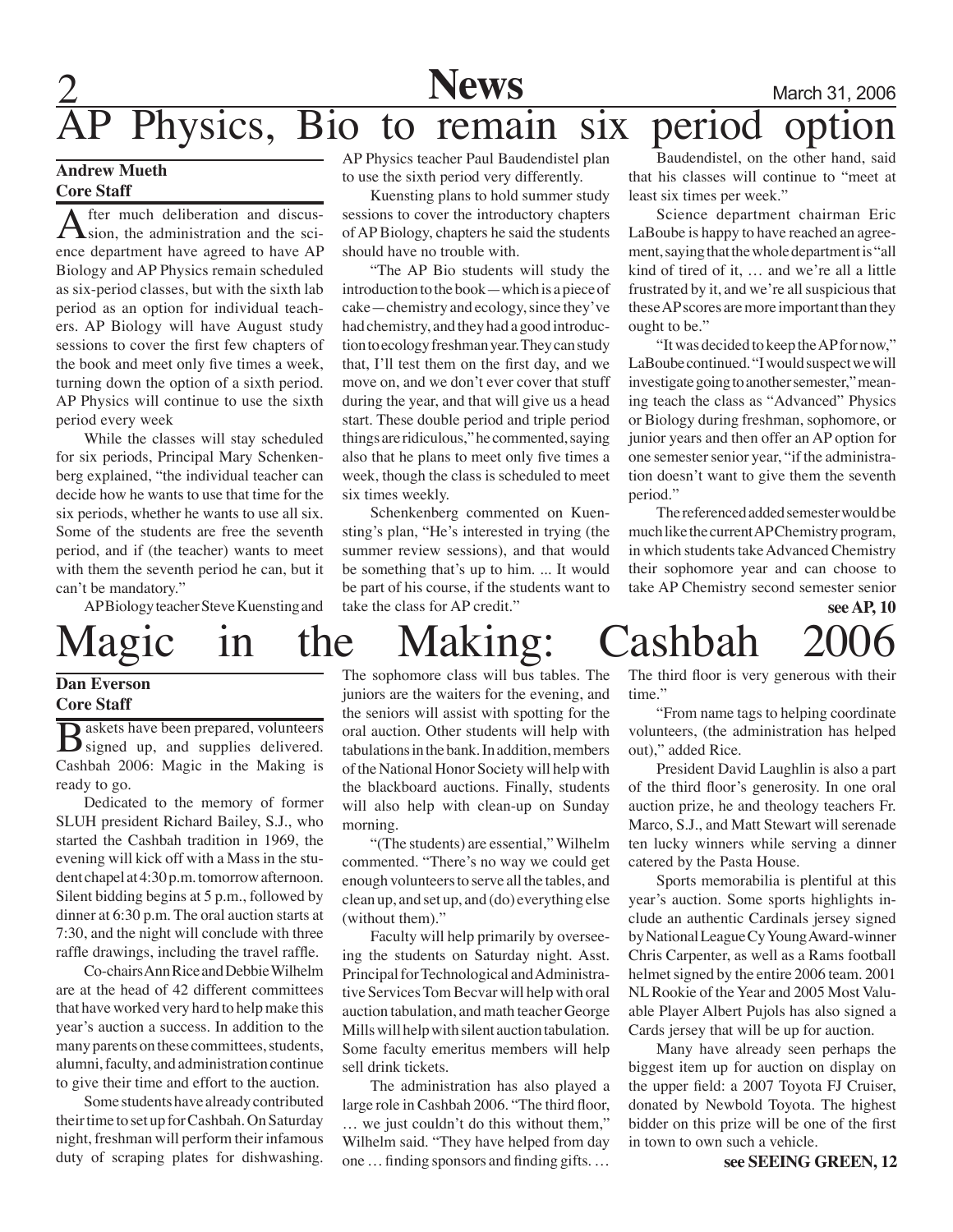## March 31, 2006 **Opinion**

## LETTERS TO THE EDITORS Moramarco encourages spiritual searching

To the Editors:

Please allow me the favor of commenting on a pair of recent opinions printed in the *Prep News* concerning "religion."

 Both Messrs. Kloster and Peniston pick up and wave a shred of truth in their submissions: many at SLUH find Catholicism/Christianity boring and unfulfilling. They also appear to agree that having a religious dimension to our lives will make us better people.

 Both Messrs. Kloster and Peniston then propose solutions, neither of which strikes me as satisfying. Kloster proposes that we reconsider religion and Mass to be channels, "practice" as he put it, for becoming better people. Peniston proposes that we accept Christ as our personal savior and believe the many promises that God makes in the Bible.

Fellows, while both of these "solutions" are reasonable and, if diligently practiced, liable to make us better people, they fail to capture the essence of the issue.

 There is a basic tenet of all life that teaches "Grow or Die." You are at SLUH to grow. You will likely continue growing as you continue on to college or university. Then what?

When we are in a place that fosters personal growth, then we thrive; we are satisfied and fulfilled because we are becoming better people. When we fail to be in a place that nurtures personal growth, we end up glued to *American Idol*, lifetime subscribers to *People* magazine, anesthetizing ourselves in whatever way we can. Fail

## Winker, '06, questions work grant on Senior Project

To the Editors:

Over spring break I received a letter from SLUH that said that I was behind on my work grant hours. This letter was rather disturbing because I have come to SLUH every required school day this year at 7 a.m. and worked the front desk at the library. When my mother called and asked about my missing hours, she was told that I had to make up the hours I missed during Senior Project. That is the entire month of January, a month that I, as a senior, am not required to come to school except for the commissioning ceremony and the day of reflection. My older brother, Nick (class of 2002), did not have to make up his hours during Senior Project and I assume that none of the other seniors from that year did either.

All of these things lead me to the question, why should I, and every other senior who does daily work grant, have to make up those hours missed because we were doing our Senior Project? Both the work grant and Senior Project are requirements for graduation here at SLUH. I see this as SLUH sending out the message that doing work grant, and in effect paying tuition, outweighs Senior Project in priority. I see this as SLUH saying that the school comes before the student's personal growth, which if you ask seniors they will say they experienced during Senior Project, and community service.

There is something wrong with this statement, SLUH putting

**see WINKER, 8**

to grow—prepare to die. Surround yourself with stimulating, loving, life-giving people, and you will grow. Surround yourself with party-boys and druggies, and you will certainly be poisoned.

 The trick, of course, is finding places of growth. That is part of the struggle we all must face in our lives. But I assure you that such places exist. And I also assure you that finding such a place is not always easy. Many times the difficulty arises from the very effort of uprooting ourselves from our lives of stagnation, poison, and boredom. But that is a necessary first step for many of us. And taking that step does not guarantee that we will land effortlessly in the middle of a fertile field. But the very act of searching is an act of growth.

 One reason for frustration and boredom with "religion" is that "Church" is supposed to be a place of personal growth. Have any of you figured out that this isn't always true? Sad, but true. However, that should not obscure the fact that there are some churches out there which are excellent places to grow. Some of them are even Catholic. Unfortunately, they are well hidden treasures.

I have three sons who have graduated from SLUH and one who is about to. Two of my three SLUH graduates no longer attend church regularly. I do not blame them. They do not grow there. The Church has not been focused on nor sensitive to the needs of young men and women, has not provided and promoted nurturing,

## George and Mary Mills praise students on Mexico trip **see MORAMARCO, 8**

#### To the Editors:

Over the Spring Break, we had the pleasure of accompanying a hardworking, spirited group of SLUH students to Reynosa, Mexico to work in a colonia. They built the two houses they had raised money for throughout the fall and winter. Two families that we all came to know now live in those homes.

 These SLUH guys connected to the kids of that community as those kids came to help paint, play, and laugh. They came because the SLUH students showed them love and respect. That love and respect was returned to all of us many times over by the people of the colonia.

 As a group we want to commend these guys for the hard work, positive attitudes, and kindnesses they demonstrated throughout the week in Reynosa.

Mr. and Mrs. Mills and the accompanying parents

On Tuesday, following the half day, Mel Gibson's Passion of the Christ will be shown in 215c at 1 p.m. All are wel-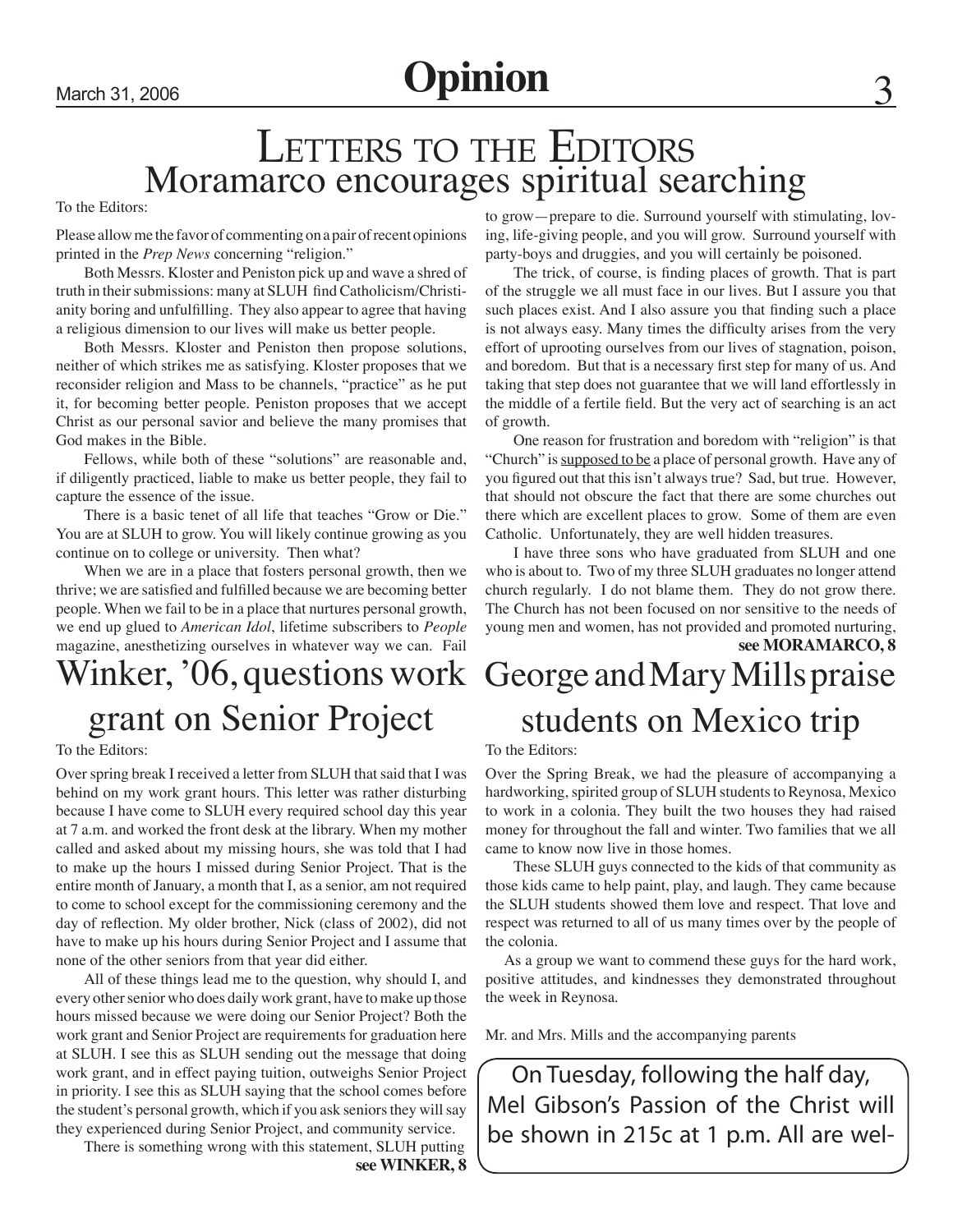## **News** March 31, 2006 CES hosts Mass, Harmony Project meeting

#### **Brian Bettonville Reporter**

Ct. Louis U. High hosted a diversity Mass in the chapel on Friday, March 10. The event was the culmination of the Harmony Project, which involved about 15 different St. Louis Catholic high schools, including Nerinx Hall, Ursuline, Cor Jesu, Visitation, Rosati-Kain, Chaminade, Vianney, CBC, Althoff, Incarnate Word, Cardinal Ritter, and SLUH.

Students checked in with ACES representatives at the tardy check-in table and then proceeded to the chapel for Mass. The celebrant, Fr. Ferd Cheri, is a Franciscan friar and guidance counselor at Althoff Catholic High School. He also is the director of their choir, which sang at the Mass.

"Althoff had a great choir," sophomore Drew Blackmon said. "They were a very active group."

After the Mass ended, students headed to the Danis Lobby for discussion and snacks. The discussion addressed the future of the Harmony Project as well as current problems.

"I liked the discussion after the Mass the most," freshman Ronnie Wingo said. "It was really good to talk about how to stop stereotypes in school."

"We also talked about trying to start more activities among all the schools, like student exchanges with all-girls schools and public schools," Blackmon added.

"I was happy with the outcome," reflected SLUH Diversity Director Robert Evans. "There were a few things I was concerned with, but I'm always concerned."

Evans hopes to rally more students to join in on at least the Mass portion of the event next year, which is currently set for mid-April.

"If more people came, I think there would be much more cultural awareness throughout school," observed sophomore Shawn Moore. "It was a great use of my time and I hope more students will join me next year."

Photo board to

# Cummings returns from absence, eager to teach again

### **Kevin Michniok Reporter**

L

Film teacher Mark Cummings returned<br>to SLUH this past Tuesday after being out with diverticulitis for nearly four months. During his absence, former teacher Joe Gavin filled in for Cummings' satire classes, while Chris Boehm took his film classes.

Cummings's return to SLUH has been good, but his diverticulitis, a disease of the intestines, still leaves him weak. Cummings said, "I feel pretty good but I get really tired and exhausted. I feel a little pain mostly because I'm not used to (my) eight-hour workday."

Gavin's substituting for Cummings began on Feb. 1. Gavin felt a warm reception teaching at his old school. "At first I felt like a pullet trying to grow, but (teaching) was good. I taught satire for many years previously, so it was good being able to reteach it," Gavin said.

Gavin added, "It was great being re-acquainted with the freshmen I had previously taught. I was glad to see their faces again."

Gavin had many good things to say about Cummings. "Mr. Cummings was gracious. He helped me get settled in very well."

"I think Gavin did a great job helping me throughout my absence. He put up with my annoying e-mails about how to structure class work," Cummings remarked.

Now that Cummings is back, he still will have check-ups frequently and surgery once over the summer to make sure no more problems arise.

After being released from his surgery, during his six-week recovery, Cummings has been completing physical therapy. He has also watched lots of movies though Netflix. Cumming's main limitation on food is to refrain from eating uncooked vegetables.

A full recovery is expected, and Cummings said, "I look forward to getting back to work."

## display pictures **Kyle Kloster Photography Editor**

**H**ave you ever missed a special SLUH occasion that you really wanted to see? Those who miss out on exciting sights can now rejoice; a brand new photography board hanging on the wall across from the vending machines in between the cafeteria and student commons will begin displaying high-quality color photographs of picturesque moments from SLUH events.

The *Prep News* will use its new photoquality Epson Stylus R1800 color printer and the new bulletin board to showcase some of the best photos taken by yearbook, Photography Club, and *Prep News* photographers.The board will exhibit news shots from school happenings, sports action shots, images from more unique events, and even the occasional Bigfoot sighting.

 The Grand Opening begins this week with shots from the spring break mission trip to Mexico as well as some spring season sports opening game shots.

## *Prep News* **Divination of the Week (Clip 'n' Save)**

If the average rate of inflation between 2000 and 2006 stays stable and constant for the next 25 years, and if the average rate of tuition I increase stays stable and constant for the next 25 years, and if current seniors have their first son at age 28, and if they send that son to SLUH at age 14, and if probability of the convergence of these absolutely improbable prerequisites were improbably to increase by some  $\mathsf I$ improbably enormous amount, such that this improbable situation were to become probable, the freshman tuition paid by the class of  $\mu$ 2034 would be approximately \$83,000.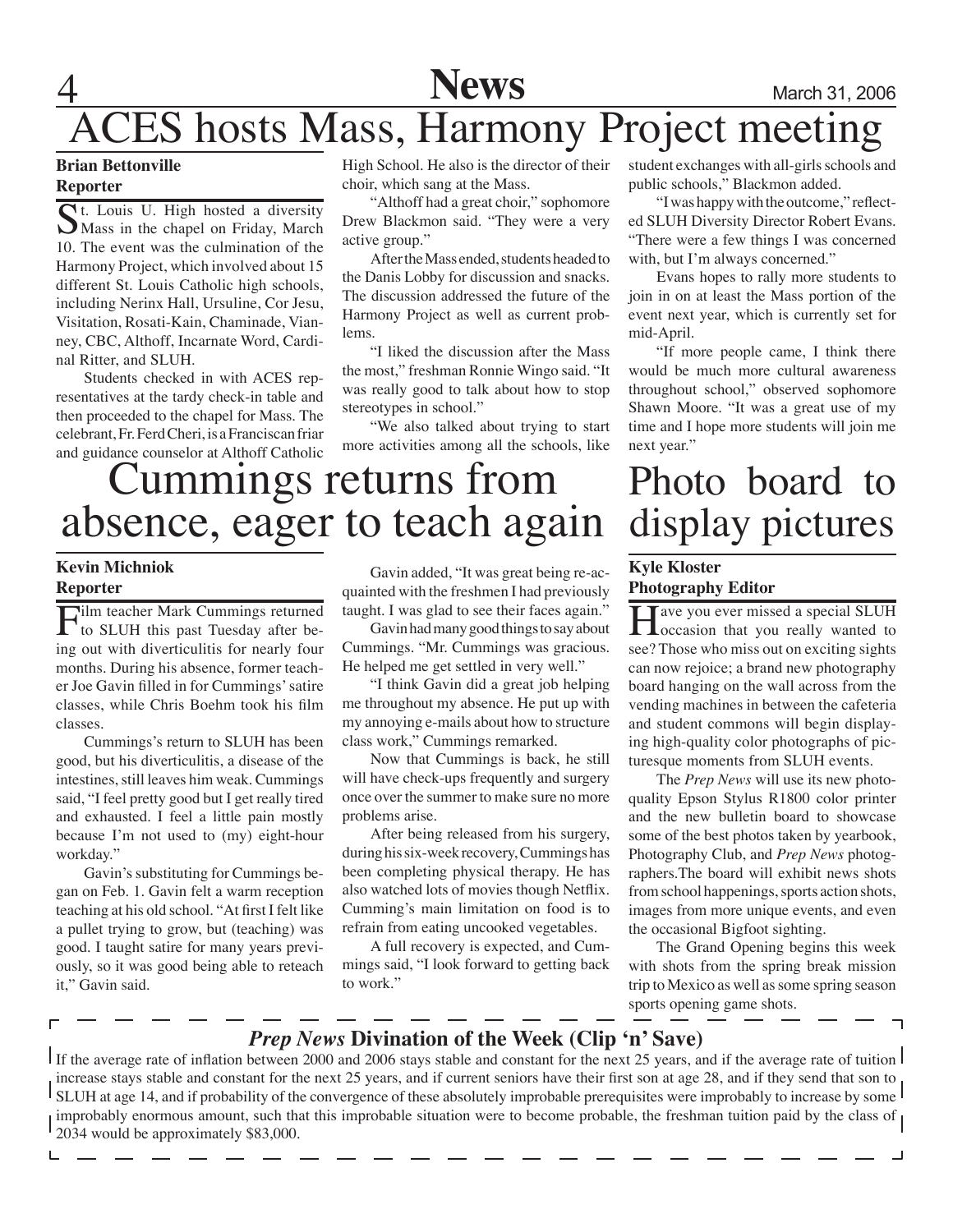March 31, 2006 **Sports**

## Volleyball preseason No. 1; tops Pattonville in opener from sabbatical at Boston University, seemed

## **Sam Stragand**

#### **Reporter**

The same day the *Post-Dispatch* ranked the St. Louis U. High volleyball team No. 1 in the area, the Spikebills opened their season with a quick two-game defeat of the Pattonville Pirates that showcased the team's outstanding talent.

After battling traffic on Highways 40 and 270 to arrive at Pattonville on time on Wednesday, the TQbills made swift work of their significantly outmatched opponents. Following a JV victory that brought many new faces to the court, the varsity squad took the floor looking rather menacing in comparison to the smaller Pirates on the other side of the net.

In the first game, the Acebills started slowly, but a string of six serves by sopho-

### **Justin Rottger Core Staff**

The Stadium at St. Louis U. High. Al- $\blacksquare$  though it has no official name at the moment, the era of on-campus baseball at SLUH has begun. After years of home games at Heine Meine Field in Affton and most recently Aviation Field in Forest Park, the Jr. Bills finally have a place to call home.

A late winter storm postponed the stadium's first game, originally scheduled for last Tuesday, March 21, until last Friday. Unfortunately, more inclement weather delayed the opener until Saturday, when a doubleheader took place after Friday's game against McCluer North was also rescheduled for Saturday. The Jr. Bills faced the Gateway Tech Jaguars in the first half of the doubleheader, the first ever game at SLUH.

It would be a day of firsts for the stadium as well. Steve Gropler made the first start on the mound, and after Alex Primo made the first error, Gropler retired the next three batters. In the bottom of the first, Mike Beal collected the stadium's first hit, one of the infield variety. After Beal stole second base, designated hitter Jared Saeger drove in the stadium's first run with a sharp line drive up the middle.

The Jaguars tied the game in their half of

more Justin Cole gave the Jr. Bills a 13-6 lead.

 Led by the hitting of juniors Tyler Caldwell (4 kills) and Rory Faust (3 kills), the Killbills finished the game strong, 25- 14.

In the second game, Caldwell again led the hitters with three kills, and Faust had three blocks to help the TQbills hold a large lead throughout the game. However, Brian Schneier outdid the juniors with three aces that clinched the game, 25-10. Overall, the Jr. Bills showed only a little rust while displaying the first rate talent that could lead this team to a state title.

While this news was not entirely surprising, the TQbills know that they will have a target on their backs the entire year, both inside and outside of the MCC.

Coach Terry Quinn, newly returned

## Basebills kick off '06 season in new home

game is tonight at No. 3 Oakville.

Saeger also walked to load the bases. Nick Riganti grounded into a fielder's choice, which brought home the Jr. Bills' third run of the game. A passed ball allowed the fourth

hesitant to make too much of the ranking, saying that the team had "not even done

 The rankings also emphasized the growing presence of the public schools in the traditionally MCC-dominated sport. Oakville holds the third spot behind the Jr. Bills' archrivals and returning state champion Vianney Griffins. Additionally, both Marquette and Lafayette have rankings higher

 The last time the Blockbills held this top spot, three years ago, they won the state championship. With many talented seniors, including middle Kevin Heine, who will play for Ohio State next year, the TQBills hope to complete their destiny again. Their next

anything yet."

than DeSmet.

the second inning and jumped in front of the Jr. Bills in the third with three runs off Tony Mattera. Mattera regained his composure, though, and struck out five of the next six

batters he faced.

SLUH got a run back in the bottom of the inning. Beal reached base on an error and then scored on a deep drive to left center field by Saeger.

 Then the Jr. Bills' bats went silent. After squandering an opportunity with the bases loaded



**Pitcher Steve Gropler pitches in the opener against Gateway last Saturday.**

and only one out in the third, the Jr. Bills managed just two hits, while Gateway added another run in the top of the sixth, extending their lead to 5-2.

However, it would just not seem fitting for SLUH to fall in the stadium's first game, especially to Gateway Tech; SLUH would have to overcome the lowly Jaguars.

In their last grasp for victory in the seventh, Steve Beck walked and Beal reached on an error for the second time in the game.

run to score. It seemed that late inning heroics would bring dreams of an opening day victory to fruition.

 After junior Rick Hudson struck out for the second out of the inning, junior Joe Rabe came up with men on first and second. Surprisingly, head coach Steve Nicollerat called for a bunt—yes, a bunt—and Rabe obeyed.

 The Jaguars' third baseman was play**see ROOST, 8**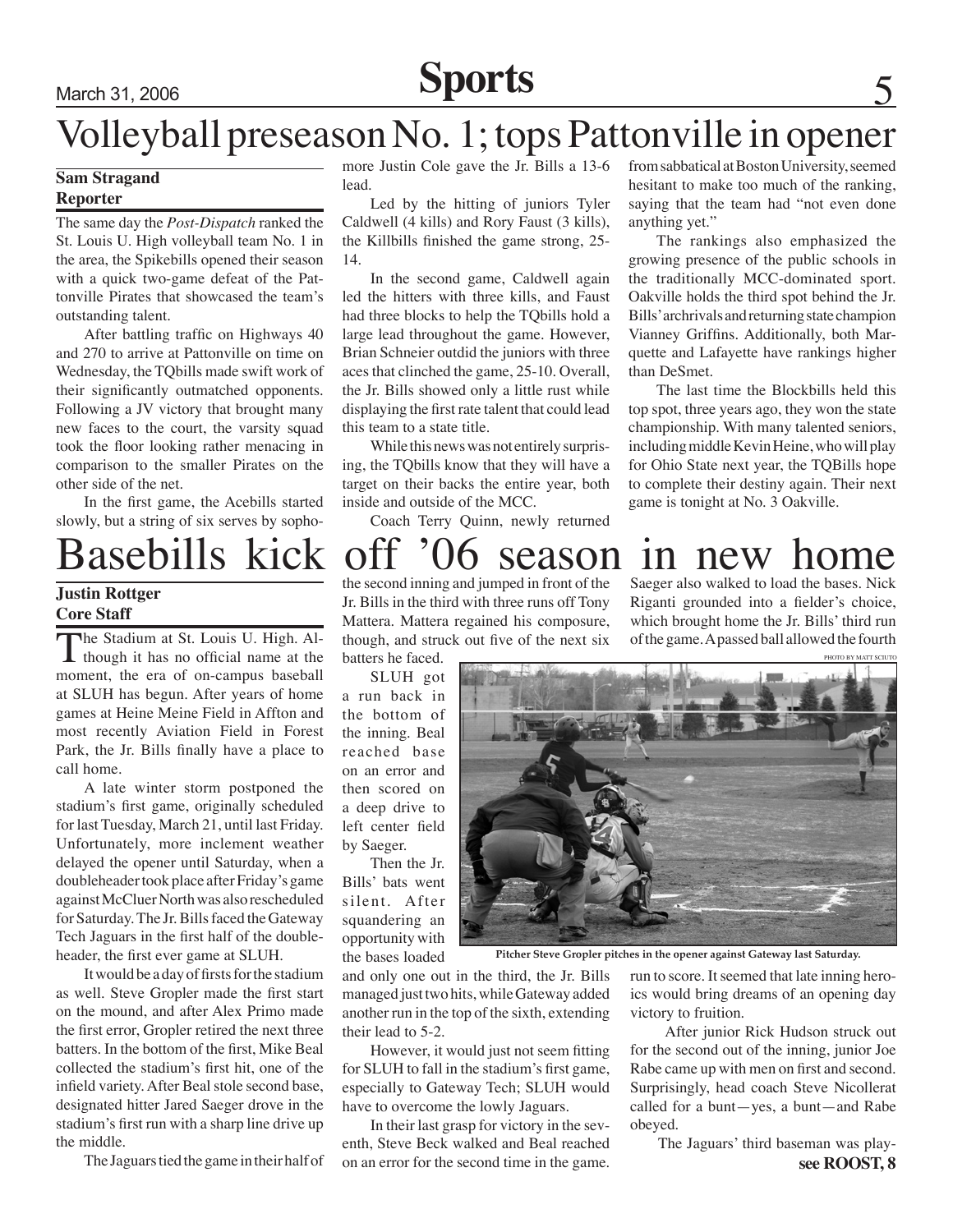## **6 Sports** March 31, 2006

## SLUH LAX: 2-1 after a couple of thrillers

## **Mike Eilers**

### **Reporter**

**While some teenage hooligans went** down to the coast to participate in countless acts of debauchery, the SLUH lacrosse team began the '06 season with little fear of sunburn in the less than tropical weather conditions. The Jr. Bills took on the Statesmen of Webster Groves in the SLUH stadium during exam week for their opening game.

Attackman Dan Pickering started the LAXbills out on the right foot by netting the first goal of the year to put the Jr. Bills up 1-0 early.

After Webster responded with a goal of their own to even up the score, the game turned into more of a defensive struggle as neither team could string together a run of goals. At the half, SLUH held a slim 3-2 lead but soon surrendered that advantage when the Statesmen tied up the game early in the second half.

 The teams traded goals again, and the game went into sudden-death overtime with a score of 4-4. However, the Jr. Bills snuck out with a victory when Justin Langan slammed the ball over the goalie's head to end the game. Pickering provided the spark on offense with two goals and one assist.

 The Warriorbills then took on the Highland Park Giants from Chicago on Saturday, March 25. This game began exactly like the previous game against Webster. The teams traded goals, neither taking a clear advantage. Both teams threw the ball away, preventing settled offense and creating a lot of transition play at midfield.

Midway through the second quarter, the Giants took a 4-3 lead off of consecutive goals. However, the SLUH defensive squad stopped the Giants' scoring threat after giving up those goals.

Defensive team captain Connor Cole commented, "After (Highland Park) took the lead, we were able to shut down two or three of their guys who were the best shooters. We locked off their offensive threats and stopped their scoring."

 Before halftime, the LAXbills captured the lead by scoring two quick goals. Midfielder Matt Meiners had two goals, while Pickering, Zack Berndsen, and junior Dan Renz each added one of their own.

 The team's trouble came in the second half when they failed to capitalize on opportunities. The Jr. Bills did not score for the rest of the game. The Giants tied the game in the fourth quarter, sending the LAXbills to their second overtime in as many games.

In the first sudden-death overtime, both offenses stuttered. However, midway through the second overtime period, Highland Park finally broke through the U. High defense



## **Reporter**

The St. Louis U. High Golfbills took on **L** top-ranked Chaminade Tuesday on a wet and cold Forest Park Golf Course.Despite being big underdogs to Chaminade, who finished sixth at state last year, the Jr. Bills shocked everyone by finishing just one stroke behind, 235-236.

Junior Steve Klostermeyer shot the low round for the Jr. Bills with a two-over-par 37. "I hit all my shots right on target all day long. My short game also was pretty good. I feel like it all came together for me at the right time," Klostermeyer said after the match.

Captain Alex Luebbert was also pleased with his round and the overall execution of the team.

"We came out to play, and we almost pulled off the upset of the year. I'm real excited about our potential this year," he said.

 Other team scores included a 38 by Luebbert, and 40s by Michael Doherty, Steve Azar, and Evan Boff along with 43s from freshman Alex Key, Brock Affholder, and Colin Akos. Last year's State medalist from Chaminade, Justin Manion, shot an even-par round of 35.

 On Wednesday, the Golfbills played DeSmet at Glen Echo. This time, no one shot solidly, and they were defeated by eight strokes. Alex Luebbert was low with a 40 as the team struggled as a whole. With the MCC tournament just two weeks away, the team will need to put in a lot of work to try to win their first title in five years.

and won the game on a tricky bounce shot that slipped past goalie Matt Yoon.

Coming off a disappointing suddendeath defeat, the lacrosse team suited up one more time on Tuesday to face off against Vianney. In the midst of a six quarter scoring drought, the team needed to come out and get the offense rolling. A three minute non-releaseable penalty to start the second quarter provided the opportunity for the Warriorbills to get an early lead. The manup offense scored two goals quickly off the weakened defense and never looked back. After a number of Vianney penalties, the Jr. Bills took a 6-2 lead by halftime.

However, SLUH's attack was just getting started as they netted eight more goals before the night was over. Eight SLUH players combined for 14 goals in the contest, while Vianney could only put up seven goals. Captain Alex Brescia led the charge with five goals and one assist of his own.

"It was nice to win without going to overtime and show that we deserved that victory," Cole said. "It's good to see the attack scoring goals and hopefully that success will continue."

 The team plays Chaminade and Parkway West next week, looking to continue the early success of the season. The LAXbills will travel to Chaminade at 7:30 p.m. on Tuesday.

### **Steve Hipkiss Reporter**

The Nadalbills enter this season with  $\blacksquare$  high hopes, justified by five varsity players returning from last season's undefeated team that won Districts, Sectionals, Conference, and placed third at the state tournament.

 The Jr. Bills enter this season with a much greater shot at bringing home the state trophy. Rockhurst, who defeated the Pennbills 5-0 in the state semifinal and went on to win their tenth straight state title, lost their entire top seven from last year's team . The team has its sights set on ending Rockhurst's reign **see DWIGHT, 7**

# Michael Doherty **and We came out to play, and we almost** lenge Rockhurst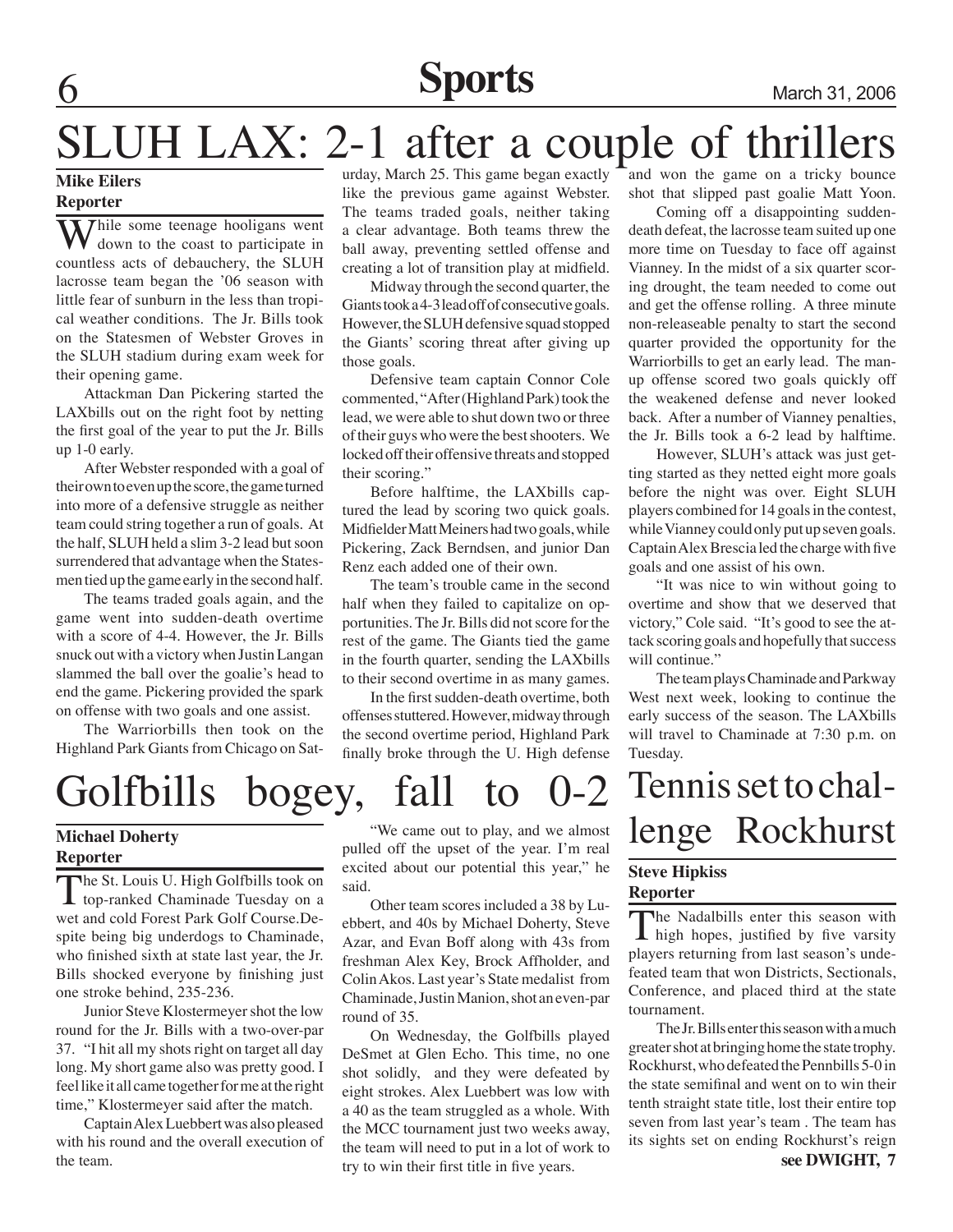# March 31, 2006 **Sports** 7

## Chaney, Simmons lead track to first at Wash U.

### **Matt Lawder Reporter**

After a week of ramshackle practices for the track team during spring break, with many athletes vacationing to destinations as exotic as Mexico and California, the team reassembled to punish its opponents at the first two meets of the year. Opening the season on Saturday at the Gateway Invitational at Washington University, SLUH unleashed its multiple athletic talents upon area schools.

 The sprint squad showed up in style at Wash. U., with Paul Chaney taking first in the 100 (10.85), 200 (21.84), and 400 (49.57) meter sprints. Stephen Simmons added a win in the 300-meter hurdles (40.37), to go along with two second places behind Chaney in the 100 (11.00) and 200 (22.36). Both Chaney and Simmons also competed in the 4x400-meter relay with junior Ryan Brennan

## Volleyball Nightbeat



The Killbills defeated Mehlville last night in two quick games, 25-15, 25-17. The Jr. Bills came out slow in both games, but prevailed, receiving strong hitting from junior Murphy Troy (8 kills) and Kevin Heine (#11, left; 7 kills). Joel Westwood also tallied 16 assists in the victory. The Asicsbills (2-0) hope to remain undefeated today as they journey south to No. 3 Oakville at 5:30 p.m.

and sophomore Sam Parr, kicking down the competition for another victory with a time of  $3.28$ 

 The throwing squad's Niko Mafuli bested the large shot put field by hurling a personal best throw of 52 feet. Cliff Leek followed Mafuli's victory by earning a fourth-place finish with a throw of 47 feet and 4 inches.

Although the distance squad supplemented the team score, they had no individual or relay champions. Their second place in the 4x800 (8:21) was the team's best distance finish.

When the dust settled, SLUH dominated with 118 points, more than double the second-place score.

Without much time to bask in its victory, the team traveled to CBC on Tuesday to compete in the MCC relays. SLUH opened the meet with a jaw-dropping win in the 4 x 1600, with the team of juniors Dan Viox and

## DWIGHT

### $(from 6)$

of dominance this year with a state title of their own to add to the hardware they amassed last year.

Returning varsity players for the Jr. Bills include Steve Hipkiss at No. 2 singles, Dave Lesko at No. 3 singles, Kevin Howenstein at No. 4 Singles, and Steve Kainz at No. 2 Doubles. Newcomers joining them on varsity are Jason Rusch, juniors A.J. Koller, Andy Vatterott, and Matt Fiedler, as well as sophomore Andrew Nelson.

## Tennis Nightbeat

The Federerbills swept up at Dwight Davis last night in their season opener against the Marquette Mustangs. The Jr. Bills' No. 1 seed Abe Souza, No. 3 seed Dave Lesko, and No. 4 Kevin Howenstein all won their matches 6-0, 6-0. No. 2 seed Steve Hipkiss also won his match handily 6-2, 6-2. In addition, the top three doubles teams for the Wimbledonbills consisting of junior A.J. Koller and sophomore Andrew Nelson, Steve Kainz and junior Andy Vatterot, and Jason Rusch and junior Matt Fiedler, all won their matches. The Hardcourtbills are now 1-0 and are back in action tonight at McCluer North.

Matt Lawder, Drew Kaiser, and Ben Murphy-Baum running an 18:29 and lapping every other team on their way to victory. More relay success followed with the distance medley relay, sprint medley relay, 4x100, and 4x200 all besting their MCC foes.

 The jump squad also scored their first win of the season by winning the triple jump relay. The throwers topped off the day by winning both the discus and shot put relays.

With so many victories, SLUH also rose to take the team award by overpowering DeSmet in a battle that was closer than the team's Gateway Invitational victory. But after the first weekend of competition for SLUH track, the future looks bright.

 The team will host the freshman quad meet at the new track stadium on Friday after school. Be there as the freshman squad finally gets an opportunity to whet its appetite for victory.

## LAX Nightbeat

Under the stadium lights last night, the Laxbills defeated Gray's Lake of Chicago, 4-3. The Jr. Bills received four first half goals, two from Alex Brescia and one each from Zack Berndsen and junior Paul Heffernan. After taking a 4-2 halftime lead, the Warriorbills held Gray's Lake off for the win, propelling their record to 3-1 on the year.

## Baseball Nightbeat

Last night the Basebills shellacked the Cleveland baseball team, 11-0. The game ended after five innings. Junior Andrew Balzer started for the Jr. Bills, striking out five men out of six total batters faced. The Jr. Bills were hitting to all fields last night, and batted around the lineup in the first and second innings. There were also a number of underclassmen who were able to make their first appearance of the season, including freshman Mike Bucchino. Bucchino struck out and flied out in two at bats and also pitched one inning. The Jr. Bills are scheduled to play Cincinnati Jesuit school St. Xavier this afternoon at 4:30 in the Stadium as part of the Jesuit Classic tournament, and will play Loyola (Chicago) and Brebeuf (Indianapolis) tomorrow at 11:00 a.m. and 1:45 p.m. respectively.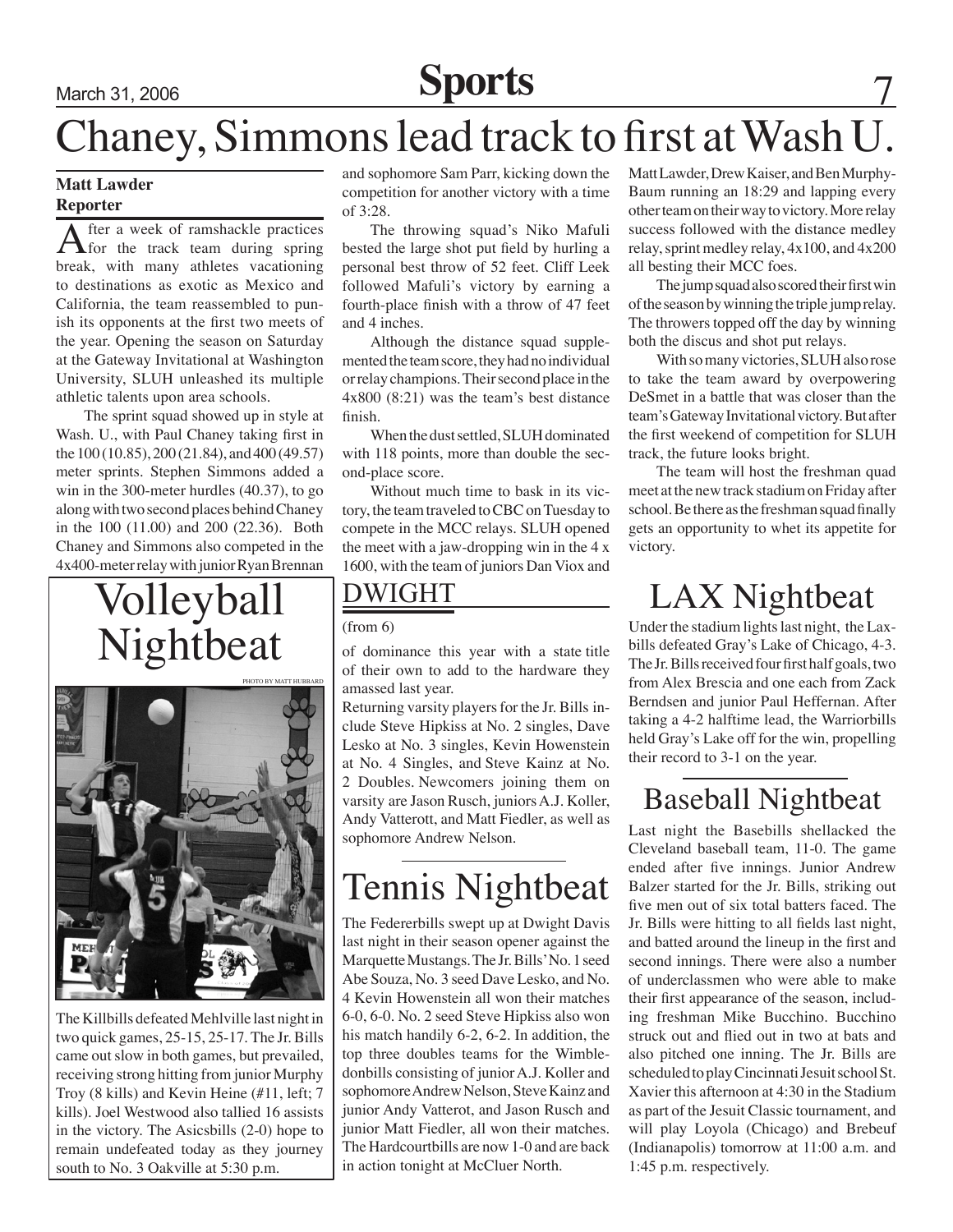## ROOST

(from 5)

deep at his position, and Rabe laid down the bunt in his direction. The Gateway pitcher scampered to his right to make the play, but overthrew his first baseman, and the ball sailed into foul territory. Both runners on base scored after the defensive mishap.

"I looked at (head) Coach (Steve Nicollerat), and I was like, 'I'll do what you say.' I didn't think I would be bunting in that situation. I just wanted a good at bat … at least to get on so (Mike) Quinlan could get up to bat. I was surprised because (the pitcher) gave me a pitch up in the zone so it was easy to bunt," Rabe said.

 Rabe's bunt secured the stadium's first victory as the Jr. Bills came roaring back to win 6-5.

Said Nicollerat, "I knew that he was a good bunter, and I knew we had the winning run on second. I knew we had a good hitter coming up (Quinlan), I knew that Rabe did not have a good at bat the previous time, and I thought that the worst case scenario, making (their pitcher) throw the ball, and if (Rabe) beats it out, now we've got first and third with Quinlan coming up. … But you know they're going to lose poise. They're going to be depleted after we scored from second base with two strikes and two outs. They're going to be frustrated, and that's a great time to take advantage of a team and force them into making mistakes."

When asked about how he felt about winning the stadium's first game, Rabe commented, "It would have been better if it would have been a hit, but I'll take it."

"I give our guys credit for hanging in there long enough to come back," Nicollerat said.

In the second half of the doubleheader, SLUH welcomed in a more formidable opponent in McCluer North, ranked ninth in the area in the most recent *St. Louis Post-Dispatch* rankings.

 The Stars were running behind because of a game played earlier in the day at Edwardsville. Perhaps their team was a bit fatigued from that game, because they did not look like a ranked team against the Jr. Bills.

SLUH staff ace Tony Bertucci shined in his first start of the season, pitching six spectacular innings and giving up only two hits while fanning six Stars. Bertucci did not

surrender the first hit until the fourth inning, and gave up one other hit to the same player in the sixth. Bertucci was two hits from perfection as he did not walk a single batter.

"All I tried to do was pound the zone with strikes and keep the hitters off balance. I was just going to pitch to contact and put the ball into play and use the defense," he said.

 Bertucci could have pitched all day without giving up a run, but obviously in order to win you must score more runs than the other team. It turns out one run would have been enough, and that run came in the first inning when junior leadoff man Mike Quinlan walked and was driven in on a 360 foot connection that landed near or on the warning track.

In the Jr. Bills' half of the second, Hudson walked to lead off the inning, and catcher Brett Hartmann hit a line drive that landed on the left field line past third base, bringing Hudson home for SLUH's second run of the game.

 The Jr. Bills added three more runs in the game and behind Bertucci's pitching performance, they cruised to a 5-0 victory. Sophomore Matt Holtshouser got his first taste of the varsity level by pitching a scoreless seventh inning.

 The Jr. Bills hope to continue their winning ways when they welcome three Jesuit squads from Cincinnati, Chicago, and Indianapolis this weekend.

SLUH will take on St. Xavier (Cincinnati) this afternoon at 4:30, and face Loyola (Chicago) and Brebeuf (Indianapolis) at 11:00 a.m. and 1:45 p.m. respectively in a doubleheader tomorrow.

 There are still at least twelve home games in a row, which means plenty of opportunities for you fans to come and see not only a new era unfold in the history of SLUH athletics, but also watch some good old-fashioned baseball.

## Golf Nightbeat

The Puttputtbills outdrove MCC rival Vianney by the score of 232-263 on their home turf last night. Junior Steve Klostermeyer led the 31 stroke win with an impressive evenpar score of 35. The Golfbills are now 1-2. They tee it up next against Westminster on Wednesday again at Forest Park.

## **MORAMARCO**

 $(from 3)$ 

communities. The Church has been focused elsewhere, and young men and women are the losers.

I encourage all of you to begin your searches for loving faith communities sooner rather than later, or thank God if you are already in such a place. But don't ever think that simply having a better attitude about Mass or having a "personal relationship with Christ" constitutes growth. Good luck to you all, and may God bless you in your search.

#### Joe Moramarco

Father of Nicholas '98; Benjamin '00; John '02; Michael '06

## Winker

(from 3)

itself before the students it serves and the community it dwells in. What ever happened to being "Men for Others?" What ever happened to doing things for the "Greater Glory of God," as opposed to the "Greater Glory of SLUH"? Of course, one can argue that by doing the work grant, the student learns to be a Man for Others, but which is more important to the school, that monetary requirements are met before graduation, or that the student has the experience from Senior Project that equips him to go out to the world as a leader of the next generation and make a difference in our society and the community by being a Man for Others?

Thaddeus Winker Class of 2006

ACES Mixer **About 800 people attended the ACES Mixer Sat. March 18 in SLUH's gym. DJs Mas (senior** 

**Sam Cummings) and Spitfire (senior Si Kincaid) added some of their own mixes to the night's selection on equipment made from scratch by senior John Vollmer. ACES brought in about \$4,900 in profit.**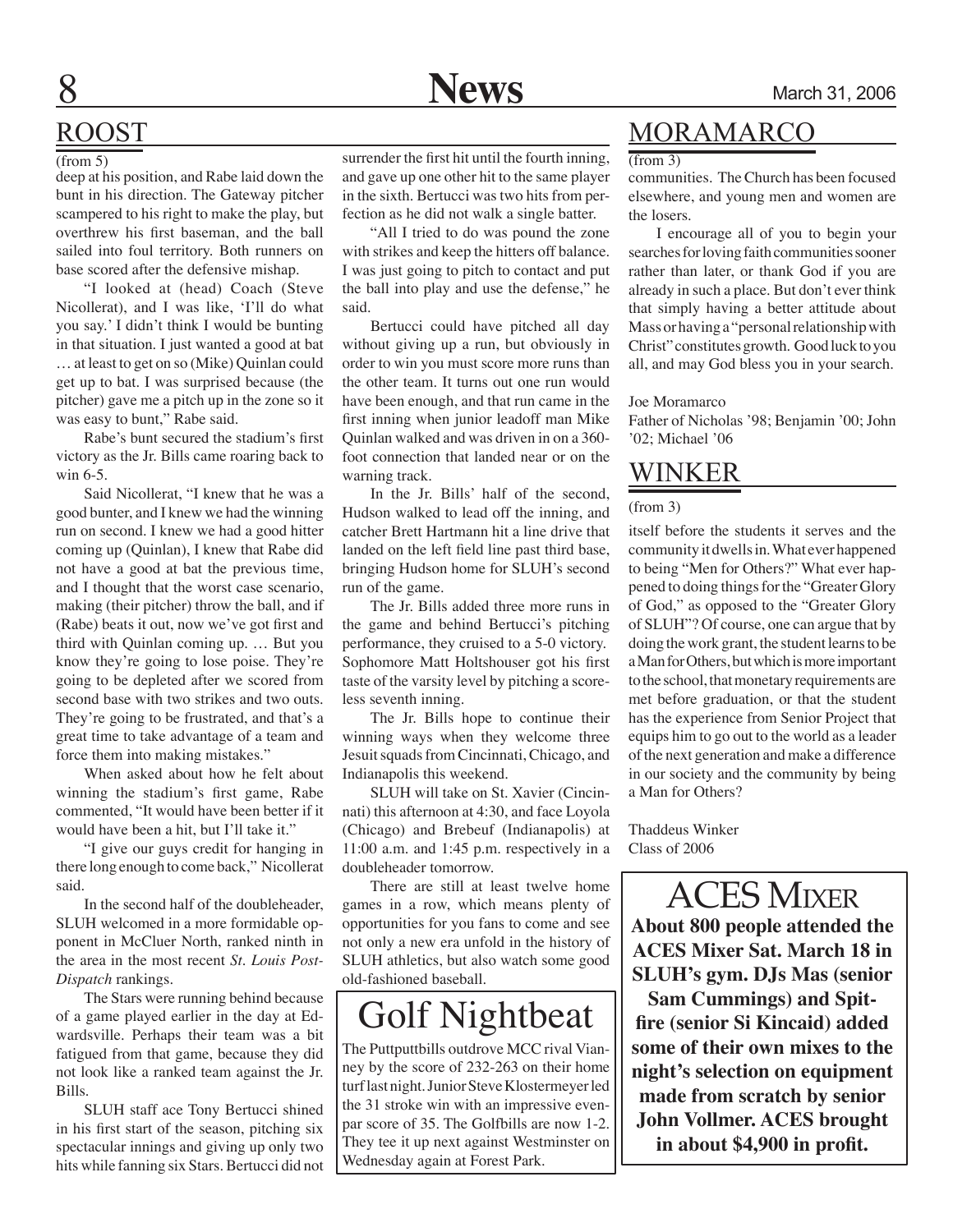## March 31, 2006 **Reflection**

## Chuck E. Cheese and solidarity in Reynosa, Mexico

### **Tim Huether Editor in Chief**

*Editor's Note: Last week, 28 SLUH students and 41 Cor Jesu students traveled to Reynosa, Mexico, a city just across the border from McAllen, Tex. The SLUH students constructed two houses for families in a particularly poor area in Reynosa; these poor areas are called colonias. The students were accompanied by five SLUH parents and a grandparent, in addition to math teacher George Mills and his wife, Mary Mills.*

To celebrate our first three days of work, on Thursday night we went to Peter Piper Pizza, a pizza place similar to Chuck E. Cheese. There we were, a group of 69 high school students and their chaperones, eating pizza and ice cream to our fill, shooting basketballs, dancing to Dance Dance Revolution, and even driv-

ing bumper cars, just as if we were back in the U.S. Something did not seem right to me.

 That day, more than any other, we had seen just how the Mexicans in the colonia live. It had drizzled continuously the previous night, and the sure, dry footing we had enjoyed the first two days was long gone. Walking anywhere, we couldn't avoid the muddy streets covered in puddles. The colonia's inhabitants wore wet clothes and slept in damp beds as their houses,



**SLUH Team 2 raises its fourth and final wall of their house in Colonia. From left, Jim Heafner, Joel Schmidt, Tim Huether, Ryan Pliske, Tony Ayala, and Mike Jonagan.**

composed of anything they could find, couldn't keep out the precipitation.

 The colonia, essentially a trash dump that people are allowed to live in, contained lots that families could purchase for roughly \$200 each. On the lots, the families constructed houses, fences, and latrines out of any and all available materials, from wood and tin scraps to mattress frames and old headboards. The only available running water came from a few spigots strategically placed at the intersections of the garbage-strewn, rocky dirt roads. Surprisingly, many families owned cars, although only a small percentage had working engines.

Entering Reynosa on the first day, Paige Friedman, the Cor Jesu senior who took the lead in coordinating the trip, pointed out an area of the city called Lipstick. In the Lipstick area, girls prostitute themselves. A one-eyed 70-year-old woman is in charge of the facil-

 Taken individually, and taken only days at a time, these instances seem quite tolerable. I told myself, 'Well, it sure is unpleasant to walk in mud and be wet every time it rains, but it's not the end of the world. I could certainly live with it.' But when viewed with the knowledge that you have very little control, very little hope of ever changing these conditions, the poverty becomes much more daunting. If I were to live in the type of house the poorest Mexicans live in for Lent, that would be one thing. It would be difficult, but not unbearable. I'm not sure what I could say about knowing I would live that way for the rest of my life—knowing that no matter what I did I most likely couldn't change my situation.

 These conditions of the poverty in the colonia came rushing back to me on Thursday night, when, walking around in Peter Piper Pizza after eating a bigger meal than I needed and drinking more soda then I needed, I became appalled by the astounding number

ity and still practices prostitution. Paige said that a large percentage of the business of Lipstick comes from American college students on spring break or on weekend trips. The knowledge that American college students, supposedly gifted, smart young men, could commit such terrible moral debauchery, supporting the cycle of poverty and sexual abuse, appalled me possibly more than anything else on the trip.

Every day at the colonia, we spotted countless numbers of the saddest dogs I have ever seen. A few dogs had open sores in different places on their bodies, and most had areas of exposed skin where their hair had fallen out or been bitten off. Twice, I saw dogs traveling in packs, I assume for protection and survival. In the course of our six days in Mexico, I never once saw a dog eating a meal, and to be honest, I have no idea where they found their sustenance. Perhaps

I don't want to know.

 On Tuesday, our first day of work, I used the public bathroom for the first and only time while working in the colonia. Upon entering the roofless bathroom I looked down and saw a toilet already full of excrement, covered by a dirty toilet seat. The smell, while unpleasant, was certainly bearable. But as I went to the bathroom, stirring up the waste of the past week or more, the smell became more and more unbearable. By the end I took the smallest breaths I could as far apart as possible while trying to fight off my strong gag reflex. I couldn't imagine using that restroom every day.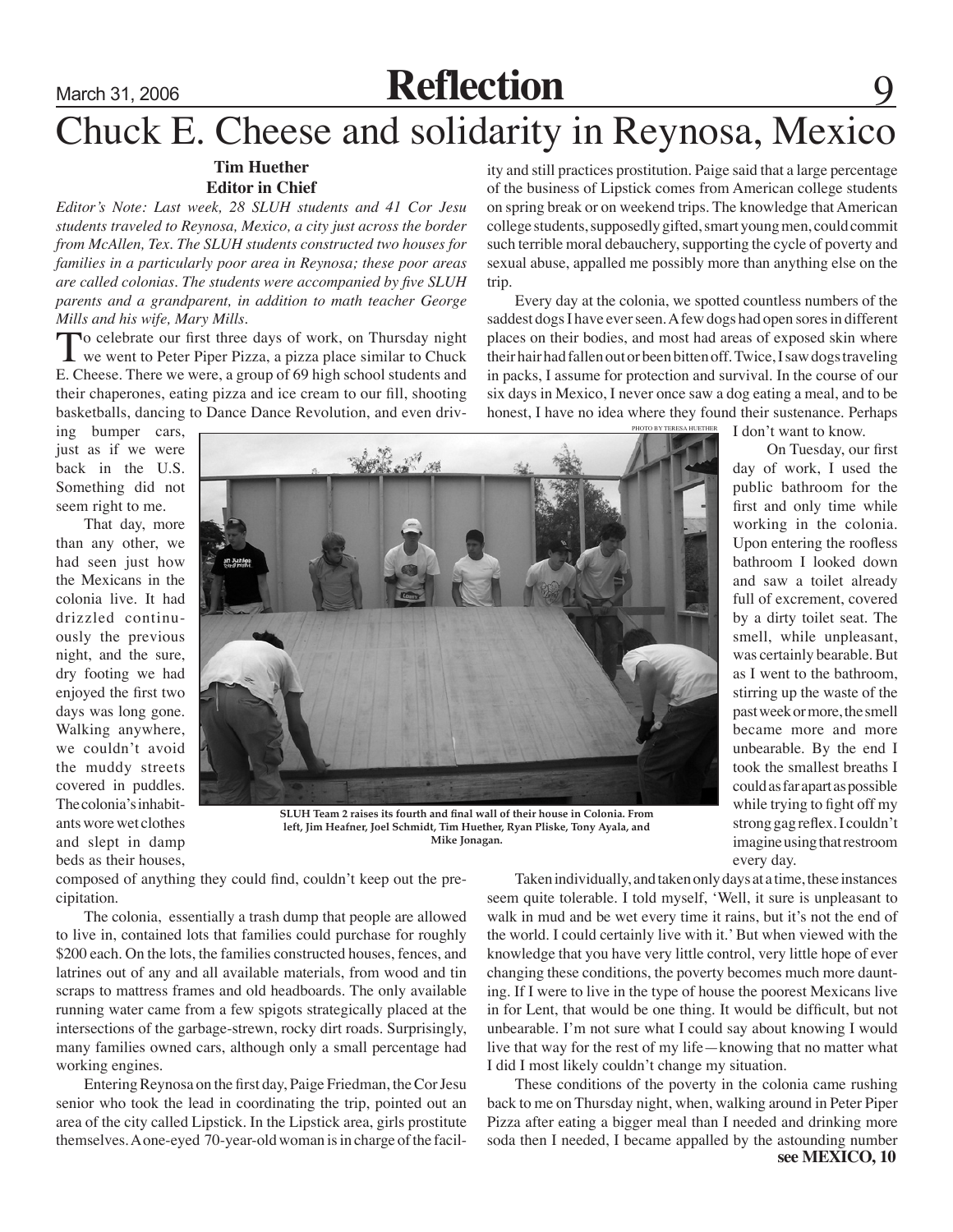## **10 News** March 31, 2006 MEXICO

#### (from 9)

of entertainment systems. How could a place like Peter Piper Pizza receive regular business while multitudes lived in such poverty only a fifteen-minute drive away? How could we be laughing and paying money to play mindless games that gave us a limited amount of enjoyment—the frivolity of the arcade games magnified by how much fun our group had just sitting and playing with the Mexican children or with one another, never needing anything more than our minds or a cheap ball? The ridiculous excesses of the entertainment systems seemed such a grave injustice to me, when many nearby were deprived of basic necessities.

How could the Mexican people allow such injustice to occur? How could they continue to patronize mindless entertainment with such poverty in their own back yards? How could they focus so selfishly on their own entertainment and pleasure while disregarding the basic human needs of their neighbors and countrymen?

In a send-off Mass before the trip, Fr. Knapp spoke about solidarity and how it applied to our trip: how we would discover the need for solidarity alluded to often by Pope John Paul II. The concept of solidarity refers to the oneness of all peoples, that we are all connected and that every person has a responsibility to exercise his own rights and to actively promote the rights of others. We are called to work for not only the rights of those in our community, but for all human beings. We are called to change our lives toward greater simplicity, to better identify with the truly poor and suffer along with them.

 Recalling Knapp's homily that Thursday night, something did not sit right with me. I realized not only the great gap between our lives here in the United States and those of the truly poor, but also the lack of solidarity in just the small Reynosa, Mexico community.

But at the same time, how could I look down on the rich Mexi-

## AP

#### (from 2)

year.

 The administration will indeed investigate changing the structure of the classes, not for next year but for the year after that.

Assistant Principal for Academics Mark Michalski commented, "We're also going to enter into a bigger picture conversation about AP science classes, in order to ask some of the bigger questions about how they can best be taught as part of our curriculum here at SLUH. I think topics of conversation there will be how closely we follow the AP curriculum, they will involve questions about what the AP program is going to, which is a course audit, where there is a little more structure around AP having some level of oversight over the curriculum of the classes ... whether or not all of the classes now should have an AP designation or not, the ability of teachers to teach scientific inquiry and offer the experience of scientific inquiry to their students will be a topic of discussion, and I think the school's philosophical aprroach to the AP program, that's the big, big picture question, and that will be discussed as well."

Meanwhile, current sophomores can expect to get what they signed up for regarding AP Physics and juniors can look forward to only slight changes in the AP Biology course framework for next year.

cans in the Reynosa community without looking at myself? How many times had I seen poverty in the St. Louis area and assured myself that they somehow deserved it, or that their poverty wasn't as bad as it appeared? Or even worse, how many times in my life have I or my family consciously tried to avoid seeing or thinking about poverty, wishing it away, pretending it didn't exist? While I know poverty exists in more or less extreme instances in the St. Louis area, why don't I know where it is or what it looks like?

 Leaving Peter Piper Pizza on Thursday night, the concept of solidarity reverberated in my head. The question in my mind changed from, 'How could affluent Mexicans spend money on such trivial things as arcades with this poverty in their back doors?' to 'How can anyone, including me, spend money on such trivial things?' The visit to Peter Piper Pizza forced me to reflect on just how unnecessary most of the luxury in our life really is, especially those luxuries associated with entertainment.

Dismissing the problem of poverty will never make it go away. But at the same time, we as high school students are limited in what we can do to combat this poverty. Building one 12' x 20' house without running water or refrigeration for one family in Reynosa will not correct the institutional problem, and I know that. But through identifying with the poor, by becoming aware of their situation, maybe I can make better decisions with my money and resources. Maybe, as a recently registered voter, I can take my opinions to the polls. Maybe, even with college fast approaching, I can keep the images of the concrete results of an often selfish and unjust U.S. foreign policy from this trip, and, through my college and my career, work to promote solidarity and a universal respect for human rights. Who knows?

 Only one thing is certain: I will never look at a Chuck E. Cheese the same way.

# Gunn, '84, writes and di- rects *Slither,* to open today

#### **Brian Krebs Editor**

The eldest of the Smoking Gunns—five St. Louis U. High alumni brothers who have prospered in every aspect of the film industry—has made a stirring—or rather a *slithering*—in film news. James Gunn, '84, wrote and directed *Slither*, a horror-comedy opening today nationwide. Gunn described *Slither* in the *St. Louis Post-Dispatch* Sunday as "comedy combined with over-the-top gore" made popular during Gunn's high school movie going days in the '80s.

 The film follows a typical *Invasion of the Body Snatchers*esque plot as alien parasites infest a small South Carolina town. Eventually the majority of the town has been transformed into zombies, leaving the future of the town in the hands of a smattering of townspeople.

The release of *Slither* comes two years almost to the day after Gunn made film history by writing two number one box office hits for back-to-back weekends: *Dawn of the Dead* and *Scooby Doo 2: Monsters Unleashed*.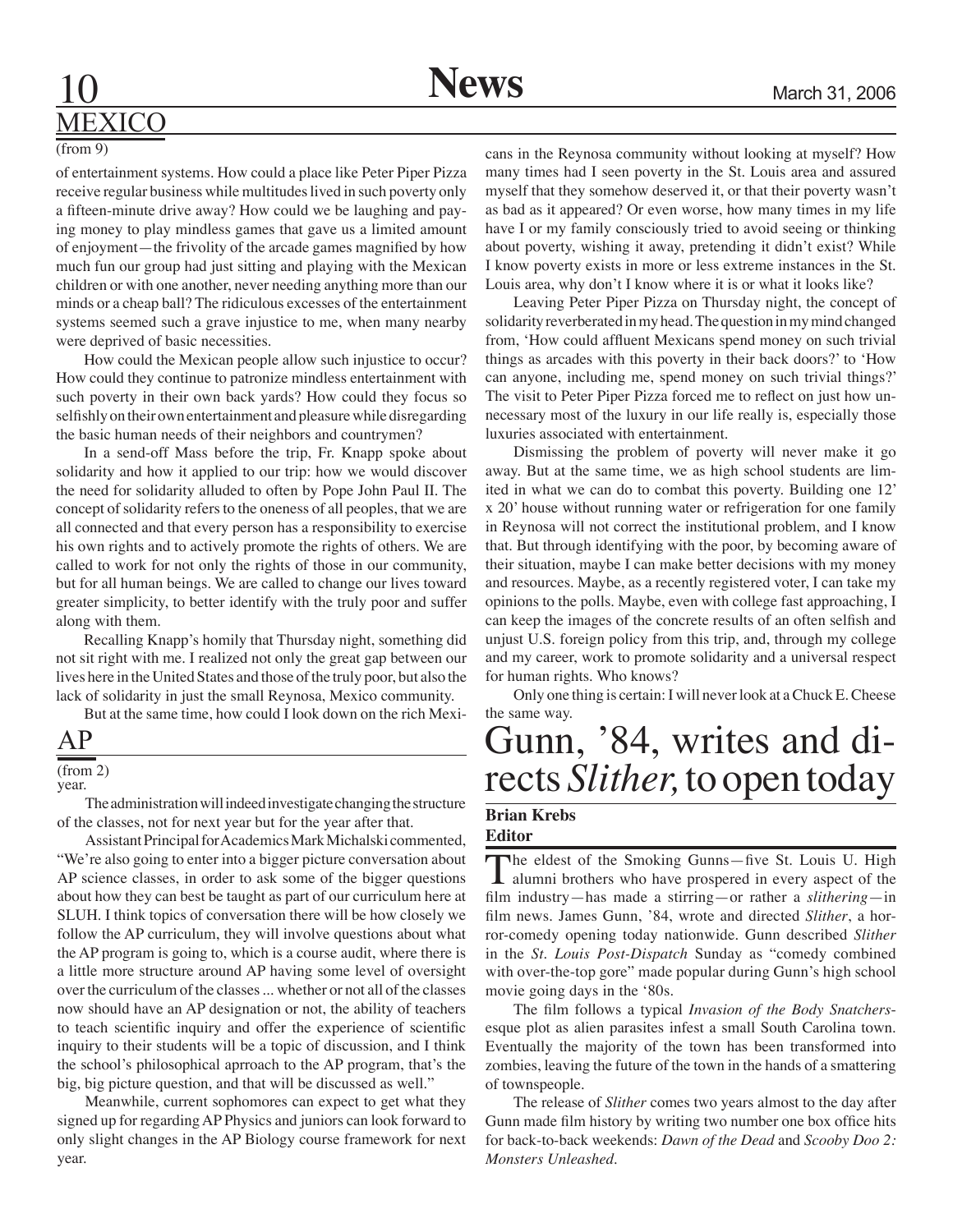## MAGIC BUS

#### $(from 1)$ istration.

"It's like water. Water will seep out wherever into nooks and crannies. I understand them trying to find parking closer, but (the inconvenience) is just for this week," said Assistant Principal for Student Affairs H. Eric Clark. He continued, "We shouldn't be parking in front of their houses anyway. There's also a safety concern (because) we have guards west of the gates on Berthold ... so they can watch (the parking lot) moreso than they can watch the (neighborhood).

As a result of some of the students' creativity with the parking predicament, a few complaints have found their way to Director of Facilities Patrick Zarrick.

"I spoke to a couple residents by e-mail and phone this week. In the last day I've gotten two (complaints), but I also think they've been talking about it in the neighborhood. So the two I've gotten are probably more like representatives for the neighborhood," Zarrick said.

Since the complaints have been coming in, there have been a set of activity period and after school announcements for the students. Overall, Director of Security Charlie Clark has been very pleased with the students' response to the announcements.

"We didn't have any complaints (on Thursday), and really I just think it was the announcement that reminded them not to do it," said Clark. "Obviously with Cashbah and the construction phase the neighborhood is seeing a little bit more activity, but once the Cashbah season is over and the construction starts winding down for this phase the activity in the neighborhood should be extremely limited," Clark added.

 This week, in the meantime, the underclassmen have been parking at the Forest Park Community College "F" lot. Charlie Clark talked with a contact at Forest Park back when they first knew there would be a parking problem this week to set up the current situation. He then struck a deal with First Student to provide two buses to shuttle the students to and from school. The deal landed \$1,000 in the hands of First Student and the transportation of approximately 400 students in 20 minutes for SLUH.

"I think the shuttle, while it is certainly an inconvenience for the students, (is) a lot better

than restricting their ability to drive, which would (have been) a lot more inconvenient. I think it (has gone) relatively smoothly. The tardies have been relatively minor, and we do a pretty decent job of getting everybody up to their car," Clark said. He added, "I've been up there every morning with it monitoring it and the wait hasn't been obnoxious."

In fact, as measured yesterday afternoon, the time in between shuttles is a manageable three minutes and ten seconds. Coupled with the three minute and four second bus ride and the two minute and five second walk from the bus stop to school, the temporary situation is not much worse than the usual parking situation for sophomores and juniors. Most students disagree, however, but their displeasure ranges from mild to severe.

"You have to wait around five, six, seven minutes for the shuttle. They wait around for all of these little stranded kids, and I'm usually like one of the first guys on the bus," said junior Andy Tayon. "I get to Forest Park about fifteen minutes before homeroom starts, at least, and I barely get to homeroom, whereas in the past when I walked form the (Dino) lot, I got to school like ten minutes early," he finished.

Sophomore Josh Dunn agreed. "I don't like it at all, but I do think it's kind of funny, and I think some of the kids think it's kind of funny because if you went to a public school it's like you're back in third grade on the bus," he said. "Another thing I think kids don't like is that we all thought the bus was going to drop us off at school, but they actually drop you off at the corner of Berthold (and the Science Center Boulevard), so it's like the same walk anyway," Dunn added.

A student who wished to remain anonymous said, "Even though it's only four days, I think there could have been better planning."

Junior David Auffenberg took a slightly less harsh view of the situation. "I think it is inconvenient, and it takes more time than we would all like, but I think it's all you can do. You don't have to wait too long for the shuttles. At least that was my experience. I don't know how else they could have handled it with all of the construction and whatnot. I'd say it was handled pretty well," he said.

 Both Zarrick and Clark have been pleased with the way things have gone this week.

"It's going a lot better than I thought it would have went. I'm really happy the kids cooperated because no plan works unless we have the cooperation of the students," Clark said.

"I think Mr. Clark and the security staff have done a remarkable job. They have been very efficient accommodating about 100 moms and negotiating vehicle traffic as well as the construction traffic," Zarrick said.

As for the future of SLUH parking, next week things will be back to normal for the most part. Ameren UE will be doing construction on Berthold just outside of the theater, but the students will be back to their former parking arrangements with a few detours in place (see parking info. box below). By mid-April, construction crews will have finished half of the new parking lot located on the east side of the Dino lot, which will add about 300 new spaces and alleviate many of the current issues.

"We have been very pleased with the cooperation from the students, and we ask (them) to continue to be cognizant of their speed while driving around the construction area," Zarrick finished.



Monday, Ameren UE will begin digging on Berthold Avenue just outside the theater to bury exposed power lines.

Sophomores and Juniors will park back on the Dino Lot. They will be able to access the lot by turning right onto Berthold from the Science Center Boulevard as usual.

Seniors will park on the senior lot. However, starting Monday afternoon and continuing the rest of the week, the seniors must access the senior lot via the alley east of the school and the green gate at the east end of Berthold.

In the evenings next week, parents and students may access the Berthold lot the usual way by turning left onto Berthold from the Science Center Boulevard.